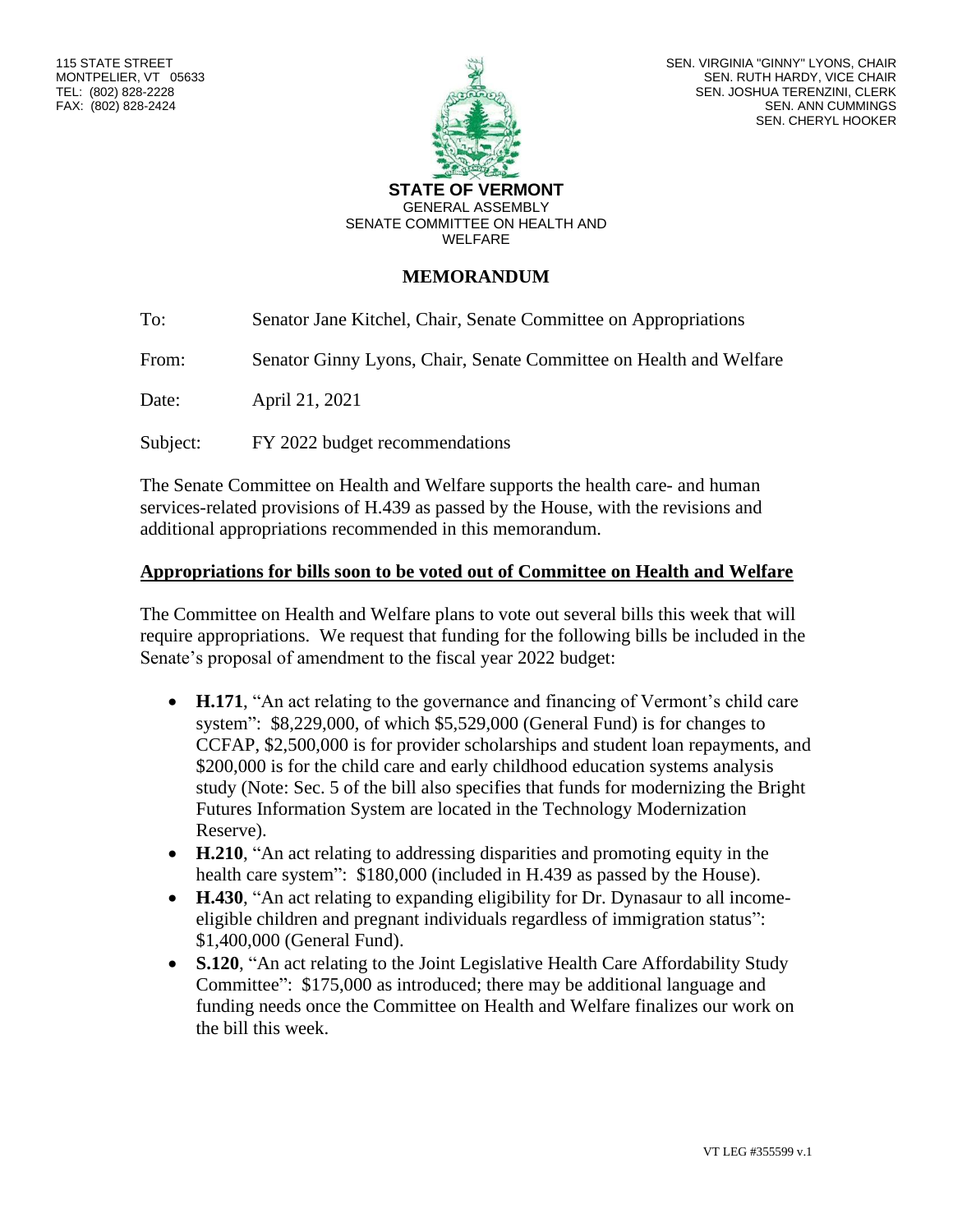### **Changes to specific provisions of H.439**

### **Sec. E.311: Designated and specialized service agency workforce**

The Committee on Health and Welfare recommends specifying that the strategic investments to "expand the supply of high-quality mental health and substance use disorder professionals" include scholarships and student loan repayment as follows (new language in bold and yellow highlight):

Sec. E.311 AGENCY OF HUMAN SERVICES; DESIGNATED AND

### SPECIALIZED SERVICE AGENCIES; WORKFORCE

### DEVELOPMENT

(a) On or before August 1, 2021, the Agency of Human Services shall determine the amount of funds remaining from the \$5,000,000 appropriated to the Agency to make strategic investments in order to expand the supply of high-quality mental health and substance use disorder treatment professionals in 2018 (Sp. Sess.) Acts and Resolves No. 11, Sec. 106.1 and shall inform the House Committees on Health Care and on Human Services, the Senate Committee on Health and Welfare, the Joint Fiscal Committee, and the chief executive officer of each designated and specialized service agency of the amount of funds that remain. Notwithstanding any provision of 2018 (Sp. Sess.) Acts and Resolves No. 11, Sec. 106.1 to the contrary, the Agency shall direct the chief executive officers to agree on an appropriate allocation of the funds for strategic investments in order to expand the supply of high-quality mental health and substance use disorder treatment professionals available to Vermont residents in need of their services, which the officers shall report to the Agency, at which time the Agency shall distribute the funds to the designated and specialized service agencies according to the agreed-upon allocation. **The strategic investments to be made pursuant to this section may include scholarships, tuition assistance, and student loan repayments.**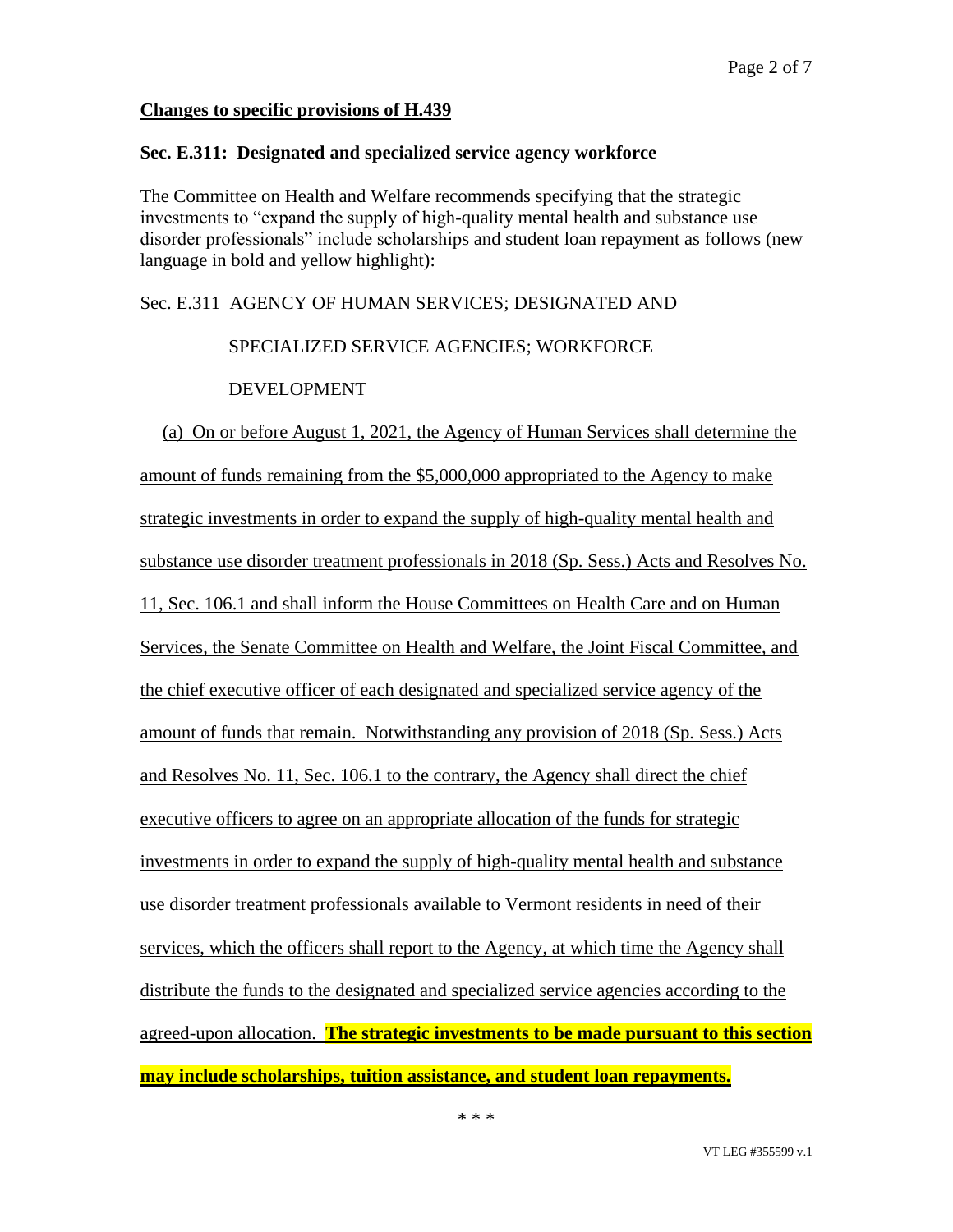### **Secs. E.311.1–E.311.3: Nursing and primary care scholarship programs**

The Committee recommends increasing the funding and scope of the health care workforce provisions in H.439. We recommend that the nursing and primary care physician scholarship programs should be expanded to include similar scholarship opportunities for physician assistant and advance practice registered nurse (APRN) students who commit to practicing primary care in Vermont, with an additional \$1,227,273 added to the \$2,272,727 for a total of \$3,500,000 in Global Commitment funds. The Committee also recommends appropriating \$1,500,000 for a loan repayment assistance program for primary care physicians, physician assistants, and APRNs that would award grants equal to one-half of the recipient's outstanding educational debt, paid over five years, in exchange for a minimum 10-year service obligation to practice primary care in Vermont. These programs should be administered by the Department of Health, in collaboration with the Office of Primary Care and Area Health Education Centers Program at the University of Vermont College of Medicine (AHEC) and the Vermont Student Assistance Corporation (VSAC).

### **Sec. E.318.1: Specialized child care transportation**

The Committee recommends that Sec. E.318.1 be deleted in its entirety and that funding for the full Family Services Division and Child Development Division transportation budgets remain level-funded and in their respective divisions. The Committee understands that this change would mean that the Administration's proposed savings of \$647,000 would not be realized in the fiscal year 2022 budget, but we have significant concerns about this proposal and do not believe it is necessary or appropriate at this time.

#### **Additional provisions for inclusion in the budget**

#### **Reach Up grant increases**

The Committee recommends appropriating \$2,770,000 from the General Fund for additional Reach Up base funding. These additional dollars would be used to increase Reach Up grant amounts for participating families by increasing the basic needs standard from the 2008 to 2021 level, while maintaining the current ratable reduction at 49.6 percent. We further recommend the inclusion of the language below to ensure that any unspent funds within the Reach Up program will be reinvested in the program:

### Sec. X. REACH UP; REINVESTMENT

In fiscal year 2022, any underutilization of funds in the Reach Up program shall be

redistributed as one-time payments to participating families or allocated to the supportive

services matrix.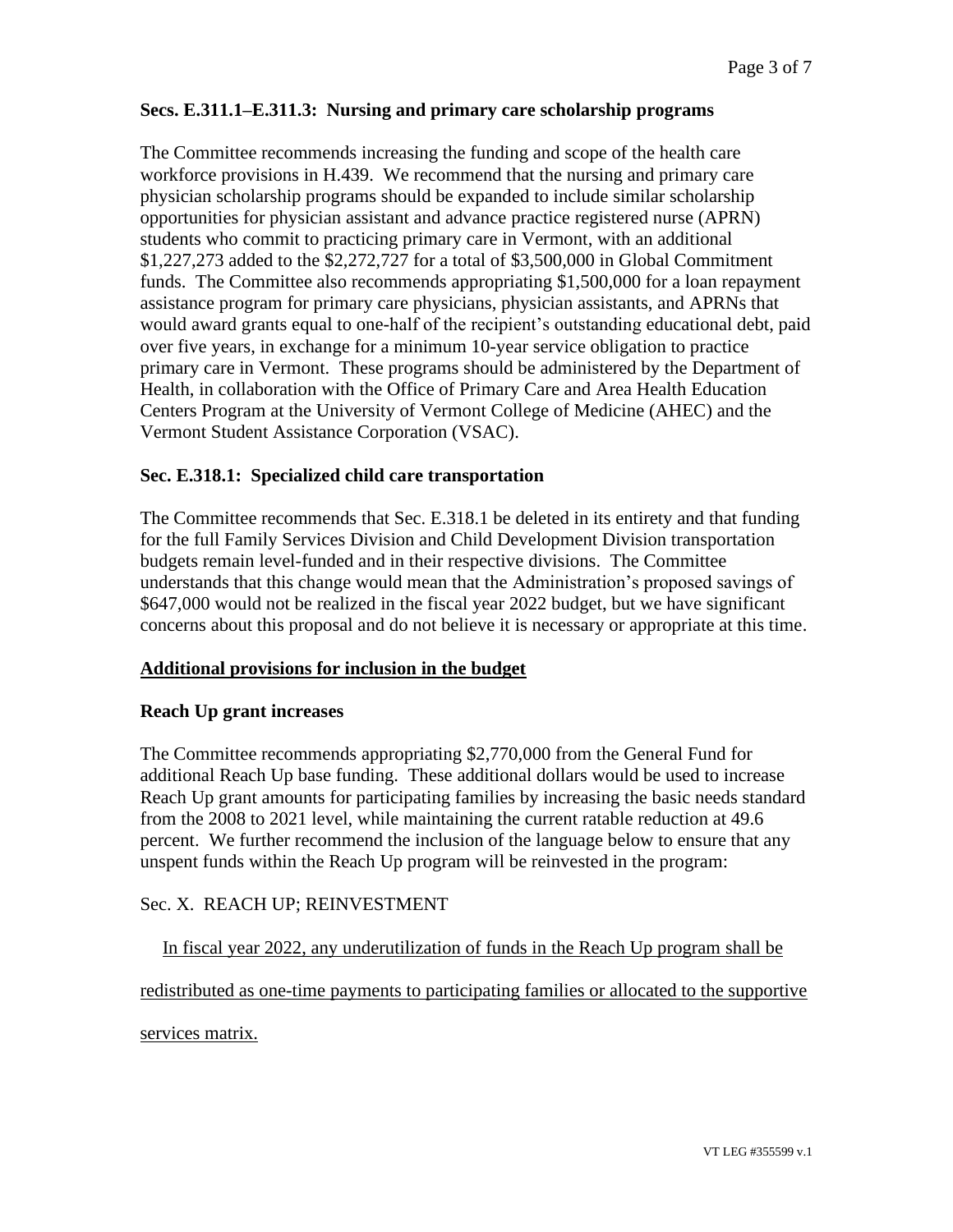### **Parent-child centers funding increase**

The Committee recommends appropriating up to \$3,750,000 in one-time funds to increase the funding for parent-child centers for fiscal year 2022.

### **All-Payer ACO Model; delivery system reform and health information technology**

The Committee supports a request from the Agency of Human Services to appropriate the State share of funds for initiatives related to the All-Payer Accountable Care Organization Model, including delivery system reform and health information technology projects, as follows:

### Sec. X. AGENCY OF HUMAN SERVICES; ALL-PAYER ACO MODEL; DELIVERY

# SYSTEM REFORM; HEALTH INFORMATION TECHNOLOGY

# The Agency of Human Services is authorized to carry forward the sum of \$3,900,000

### in Global Commitment funds to fiscal year 2022 for the following purposes related to

### implementation of the All-Payer Accountable Care Organization (ACO) Model:

# (1) health information technology projects, including:

# (A) a hypertension and diabetes identification and management tool to support

# clinical decision making; and

# (B) just-in-time clinical data reporting for quality improvement to support

# clinical decision making; and

# (2) delivery system reform projects focused on implementation of the care model,

# including expanding trainings and performance improvement activities, and continuation

# of the Longitudinal Care Home Health Program and the DULCE program.

### **Department of Financial Regulation benchmark plan review**

The Department of Financial Regulation (DFR) has applied for a federal grant that would support an in-depth review of Vermont's benchmark health insurance plan, which establishes the essential health benefit package that must be included in all of the health insurance plans offered in Vermont's individual and small group markets. The federal government recently began allowing states to make certain changes to their benchmark plans, and DFR intends to evaluate the extent to which the current benchmark plan is meeting Vermonters' needs and whether modifications are appropriate. The Committee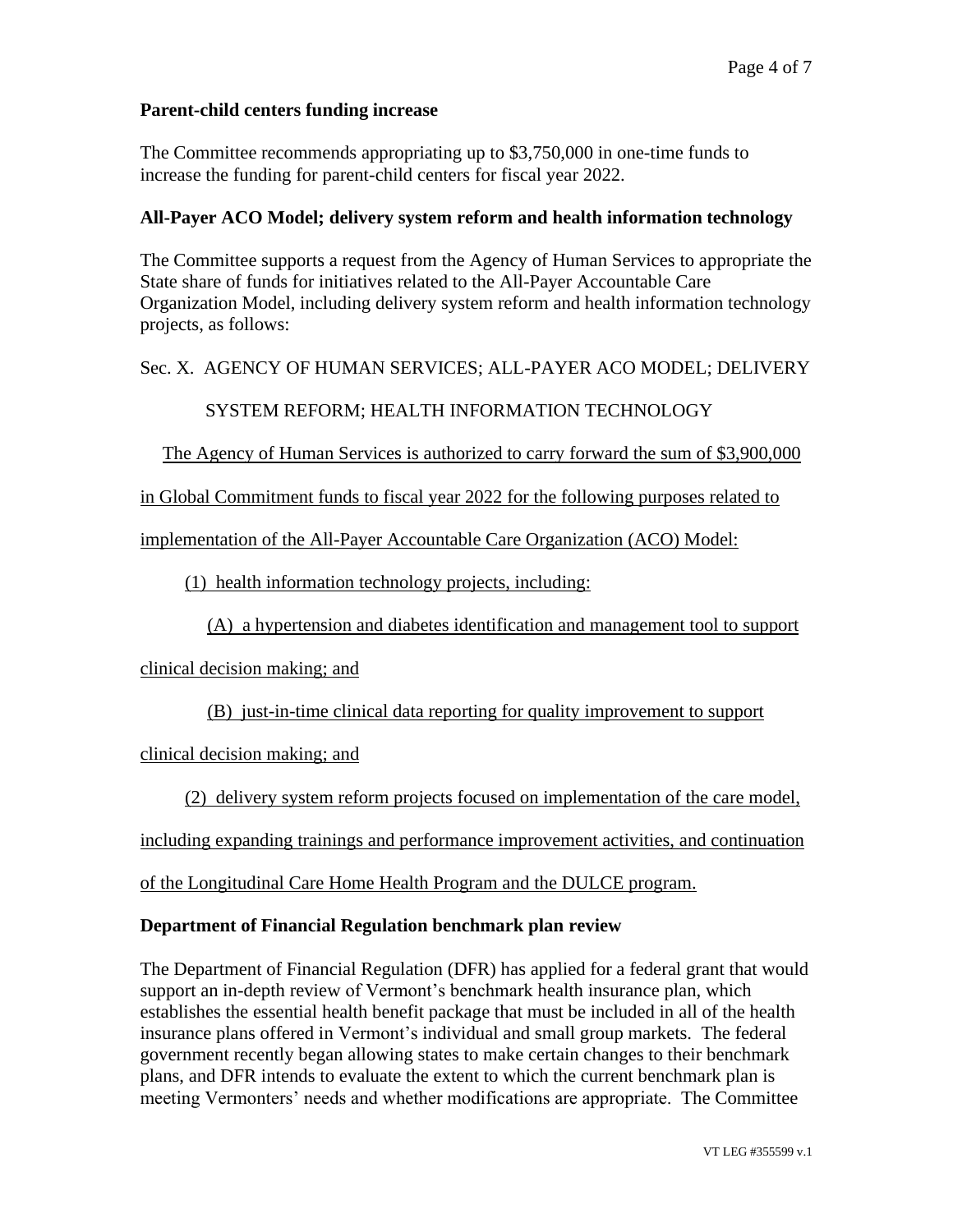on Health and Welfare recommends adding some language to the budget to direct that DFR's analysis focus on the potential impact of requiring coverage for certain benefits:

# Sec. X. DEPARTMENT OF FINANCIAL REGULATION; ESSENTIAL HEALTH

# BENEFITS; BENCHMARK PLAN REVIEW

(a) The Department of Financial Regulation, in consultation with the Department of Vermont Health Access; the Director of Health Care Reform in the Agency of Human Services; the Green Mountain Care Board; representatives of health care consumers, health care providers, and health insurers; and other interested stakeholders, shall review Vermont's benchmark plan establishing the State's essential health benefits to determine whether to recommend requesting approval from the Centers for Medicare and Medicaid Services to modify the benchmark plan. As part of its review, the Department shall determine the potential impacts of modifying the benchmark plan to include coverage of each of the following:

(1) hearing aids;

(2) dentures;

(3) durable medical equipment; and

(4) fertility services.

(b) On or before January 15, 2022, the Department of Financial Regulation shall provide the results of its benchmark plan review, including the impacts of adding coverage for each of the items listed in subdivisions  $(a)(1)$ – $(4)$  of this section, and any recommendations for modifications to Vermont's benchmark plan, to the House Committees on Health Care and on Human Services and the Senate Committees on Health and Welfare and on Finance.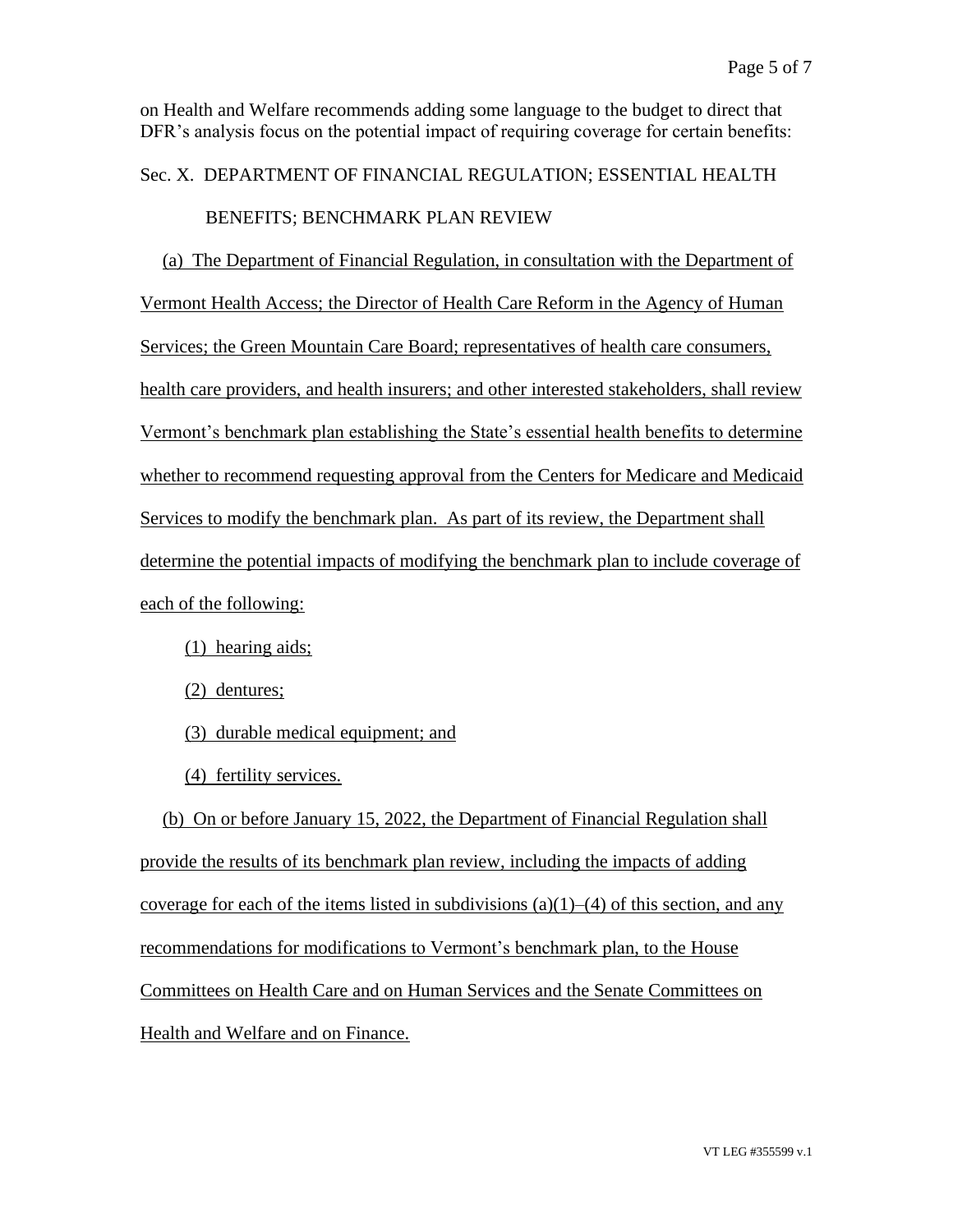### **Agency of Human Services; Global Commitment to Health**

The Committee recommends including language in the budget directing the Agency of Human Services, in its negotiations with the Centers for Medicare and Medicaid Services to extend or renew Vermont's Global Commitment to Health Section 1115 demonstration, to strive to maintain or increase the State's flexibility to use Global Commitment investment dollars to increase access to care and coverage, improve health outcomes, strengthen health care delivery, and promote transformation to value-based and integrated models of care.

### **Higher education; expanding capacity in health care professional education programs**

The Committee recommends including language in the budget directing the University of Vermont and the Vermont State Colleges, in consultation with AHEC and VSAC, to explore ways to expand capacity in their health care professional education programs in order to increase the numbers of graduates entering Vermont's health care and social services workforce as follows:

### Sec. X. HIGHER EDUCATION; UNIVERSITY OF VERMONT; VERMONT STATE

# COLLEGES; HEALTH CARE PROFESSIONAL PROGRAMS

(a) The University of Vermont and Vermont State Colleges, in consultation with the

Office of Primary Care and Area Health Education Centers Program at the University of

Vermont College of Medicine (AHEC) and the Vermont Student Assistance Corporation

(VSAC), shall explore opportunities to expand capacity in their institutions' health care

and social service professional education programs in order to increase the numbers of

graduates entering Vermont's health care and social services workforce, particularly in

nursing, primary care, psychiatry, and clinical mental health professions.

(b) On or before January 15, 2022, the University of Vermont and Vermont State Colleges shall report their findings and recommendations, including proposals to address any identified barriers to expansion, to the House Committees on Health Care and on Education and the Senate Committees on Health and Welfare and on Education.